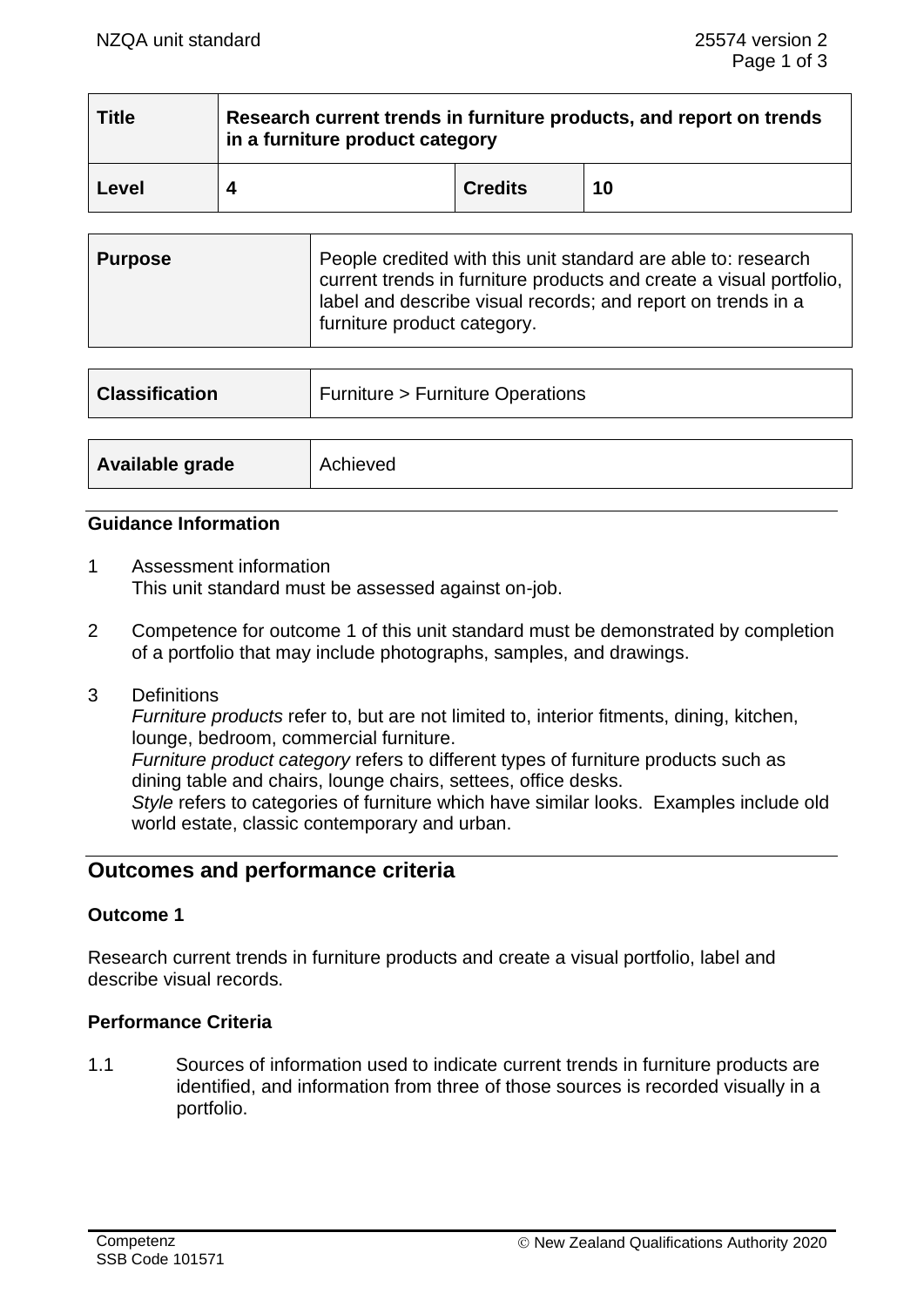- Range sources may include but are not limited to  $-$  trade shows, media, magazines and brochures, furniture retailers, furniture wholesalers, interior designers, architects; a minimum of 50 visuals must be recorded.
- 1.2 Visual records are labelled.
	- Range source of information, furniture manufacturer, date of manufacture, country of origin, price.
- 1.3 Visual records are described in terms of furniture product category, price, materials used in the manufacture of the product, hardware, and style.
- 1.4 Examples of fabrics, component materials, finishes and hardware are included in the portfolio.

### **Outcome 2**

Report on trends in a furniture product category.

Range one of – oral, written.

### **Performance criteria**

2.1 Current trends for selected product category are described in report.

Range a minimum of five of – colour, fabric, hardware, construction materials, shape and line, style.

2.2 Trends described in performance criterion 2.1 are supported with images.

Range a minimum of ten images, images may include but are not limited to colour, fabric, hardware, construction materials, shape and line, style.

| <b>Planned review date</b> | 31 December 2024 |
|----------------------------|------------------|
|                            |                  |

#### **Status information and last date for assessment for superseded versions**

| <b>Process</b> | <b>Version</b> | <b>Date</b>    | <b>Last Date for Assessment</b> |
|----------------|----------------|----------------|---------------------------------|
| Registration   |                | 19 June 2009   | N/A                             |
| Review         |                | 27 August 2020 | N/A                             |

| <b>Consent and Moderation Requirements (CMR) reference</b>                    | 0173 |
|-------------------------------------------------------------------------------|------|
| This CMR can be accessed at http://www.pzga.govt.pz/framework/search/index.do |      |

I nis UMR can be accessed at <u>http://www.nzqa.govt.nz/framework/search/index.do</u>